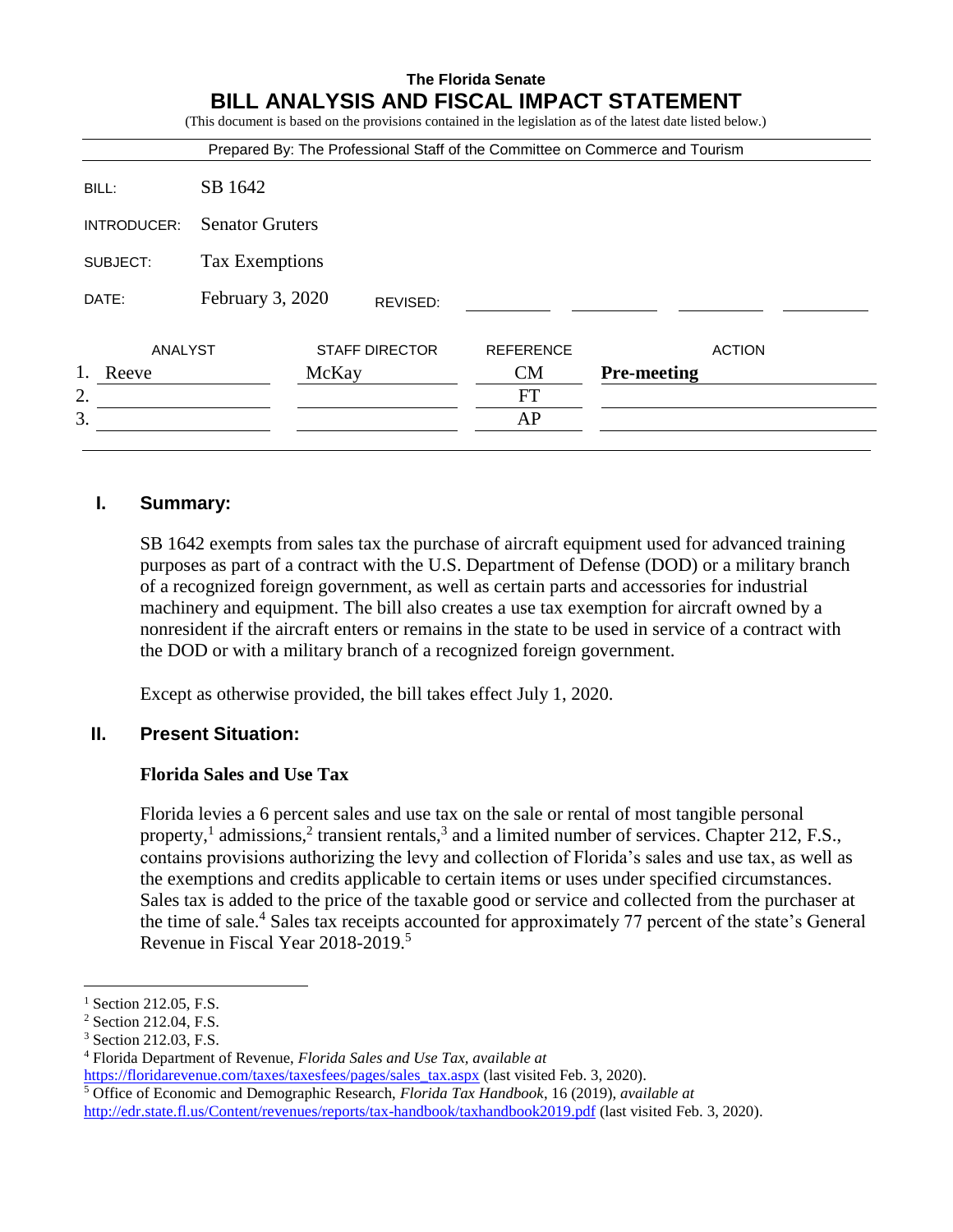#### **Sales and Use Tax Exemptions for Aircraft**

#### *Aircraft Purchases*

Section 212.05, F.S., provides exemptions from the sales and use tax on the purchase of an aircraft by a nonresident of the state if the purchaser removes the aircraft from the state within 10 days after the date of purchase or, when the aircraft is repaired or altered, within 20 days after the completion of the repairs or alterations. Within 10 days of an aircraft's removal from the state, a purchaser must provide to the Department of Revenue (DOR) proof of the removal in the form of receipts for fuel, tie-down, or hangaring from outside of Florida. A purchaser must also provide the DOR, within 30 days of departure, with written proof that the purchaser licensed or registered the aircraft outside the state. If a purchaser fails to remove an aircraft within the specified period; returns to Florida within 6 months after the purchase, except as provided in s. 212.08(7)(fff), F.S.; or does not provide the DOR with the required information the purchaser must pay the use tax on the cost of the aircraft and a penalty equal to the tax payable.

As provided for in s. 212.08(7)(fff), F.S., aircrafts owned by a nonresident are exempt from use tax if the aircraft enters and remains in Florida for less than a total of 21 days during the 6-month period after the date of purchase, or if the aircraft enters or remains in Florida exclusively for the purposes of flight training, repairs, alterations, refitting, or modification. These conditions must be proven with invoices or written documentation.

## *Imports and Exports of Aircraft*

Use tax applies to and is due on tangible personal property, *e.g.* aircraft, imported or caused to be imported into the state for use, consumption, distribution, or storage to be used or consumed in this state. It is presumed that the tangible personal property used in another state, territory, or the District of Columbia for 6 months or longer before being imported into this state was not purchased for use in this state.<sup>6</sup>

Aircraft exported under their own power outside the continental United States are tax exempt when a validated U.S. customs declaration and the canceled U.S. registry of the aircraft are submitted to the DOR $<sup>7</sup>$ </sup>

#### *Aircraft Manufacturers*

Section 212.08(11), F.S., provides that the sales tax imposed on an aircraft sold by a manufacturer is equal to the amount of sales tax that would be imposed by the state where the aircraft will be domiciled, up to the 6 percent imposed by Florida.<sup>8</sup> This partial exemption only applies if the purchaser is a resident of another state who will not use the aircraft in Florida; if the purchaser is a resident of another state and uses the aircraft in interstate or foreign commerce; or if the purchaser is a resident of a foreign country. The purchaser must provide a sworn affidavit stating they are not a resident of the state and where the aircraft will be domiciled. If the

 $\overline{a}$ 

 $6$  Section 212.06(8)(a), F.S.

<sup>7</sup> Section 212.06(5)(a)1., F.S.

<sup>8</sup> Tax may not be imposed if the state where the aircraft will be domiciled exempts aircraft from sales and use tax. Section 212.08(11)(c), F.S.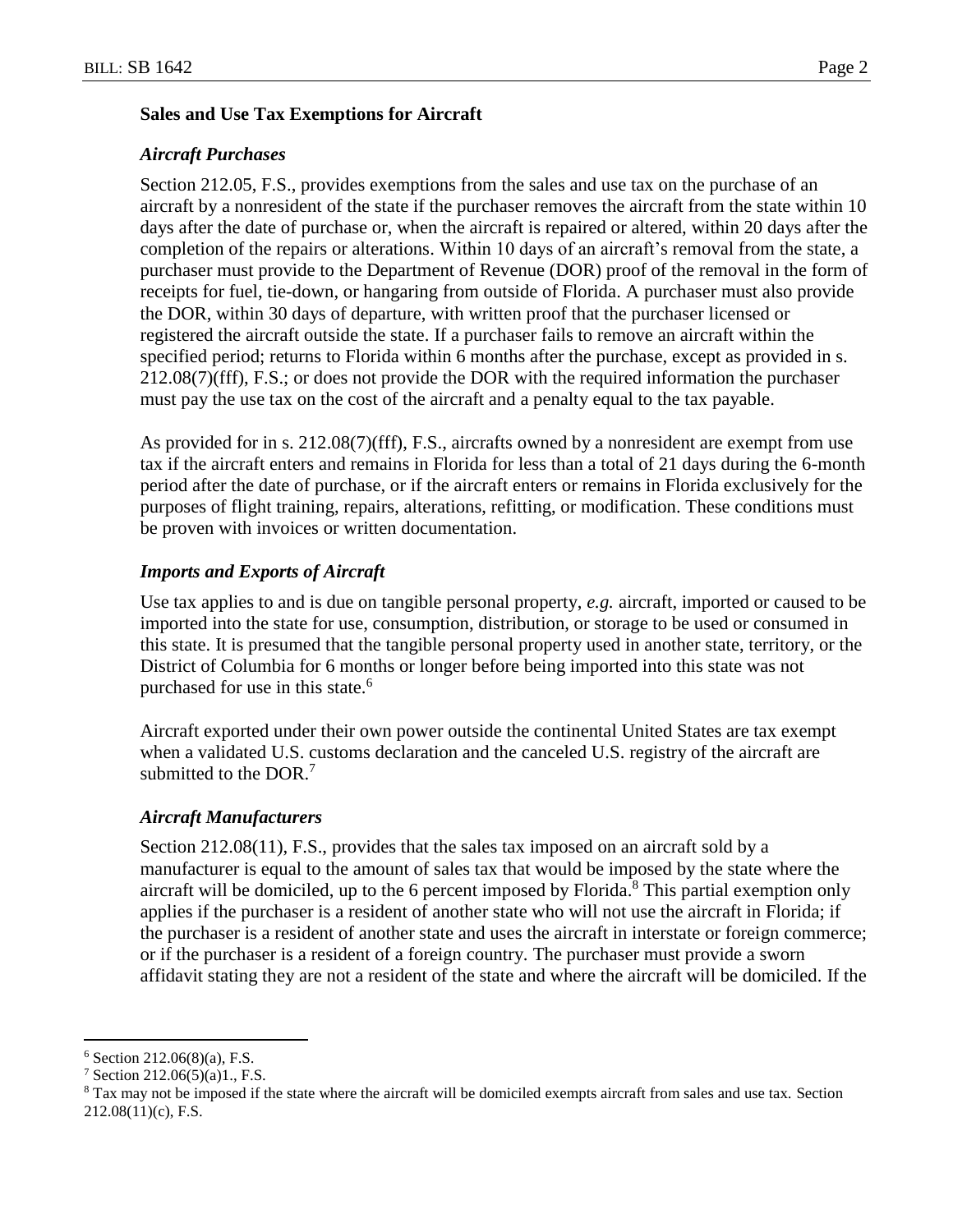aircraft is used in the state within 6 months of purchase,<sup>9</sup> the purchaser must pay the full use tax on the aircraft and a penalty of 10 percent of the tax pursuant to s. 212.12(2), F.S.

## **Sales and Use Tax Exemptions for Industrial Machinery and Equipment**

Section 212.08(7)(jij), F.S., exempts the purchase of industrial machinery and equipment from sales and use tax if the equipment is purchased by an eligible manufacturing business and used at a fixed location in the state for the manufacture, processing, compounding, or production of items of tangible personal property for sale.

"Eligible manufacturing business" means any business whose primary business activity<sup>10</sup> where the industrial machinery and equipment are located is within the industries classified under the North American Industry Classification System (NAICS) codes 31-33, 112511, and 423930, pertaining to manufacturing, finfish farming and fish hatcheries, and recyclable material merchant wholesalers, respectively.<sup>11</sup>

"Industrial machinery and equipment" means tangible personal property or other property with a depreciable life of 3 years or more that is used as an integral part in the manufacturing, processing, compounding, or production of tangible personal property for sale. The term includes parts and accessories for industrial machinery and equipment only if the parts and accessories are purchased before the date the machinery and equipment are placed in service.

The purchaser must provide the seller with a signed certificate certifying the purchaser's entitlement to the tax exemption; this certificate relieves the seller of any potential tax liability on nonqualified purchases.

## **III. Effect of Proposed Changes:**

 $\overline{a}$ 

**Section 1** of the bill amends s. 212.08(5), F.S., exempting aircraft equipment used in government contracts from sales and use tax. Under the bill, equipment used to service, test, operate, upgrade, or configure aircraft for advanced training purposes as part of any contract with the DOD or with a military branch of a recognized foreign government is exempt from sales and use tax. "Equipment" includes electric and hydraulic ground power units, jet starter units, oxygen servicing and test equipment, engine trim boxes, and communications and avionics test sets.

Section 1 also amends s. 212.08(7)(fff), F.S., to provide that an aircraft owned by a nonresident is exempt from use tax if the aircraft enters or remains in the state exclusively to be used in service of a contract with the DOD or with a military branch of a recognized foreign government.

<sup>9</sup> Section 212.08(11)(d), F.S. specifies that the purchaser must pay the full tax and the penalty if the aircraft is used in the state within 6 months of the purchase *in violation of the intent of [subsection 11 of s. 212.08, F.S.].* 

 $10$  Section 212.08(7)(jjj)2.d., F.S., defines "primary business activity" as activity representing more than 50 percent of the activities conducted at the location where the industrial machinery and equipment are located.

<sup>11</sup> North American Industry Classification Systems Association, *NAICS Code List, available at* 

<https://www.naics.com/search/#naics> (last visited Feb. 3, 2020). The manufacturing sector represented by NAICS codes 31, 32, and 33 comprises establishments engaged in the mechanical, physical, or chemical transformation of raw materials into new products. *See* North American Industry Classification Systems Association, *NAICS Code Description: 31-33 – Manufacturing, available at <https://www.naics.com/naics-code-description/?code=31-33> (last visited Feb. 3, 2020).*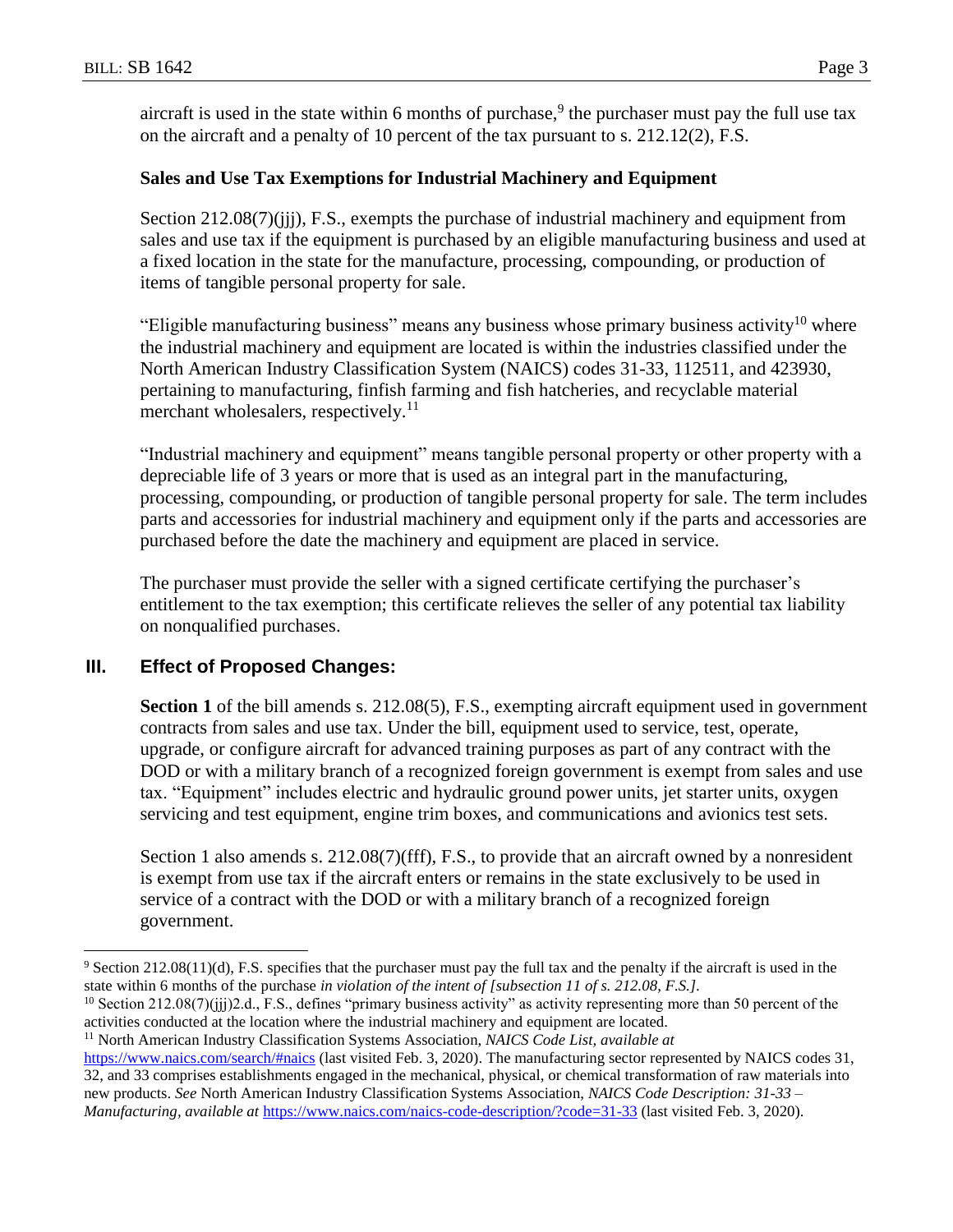**Section 2** amends s. 212.08(7)(jjj), F.S., relating to tax exemptions for the purchase of industrial machinery and equipment by an eligible manufacturing business. Under current law, parts and accessories for industrial machinery and equipment are only included in the definition of "industrial machinery and equipment" and exempt from sales and use tax if the parts and accessories are purchased before the date the machinery and equipment are placed into service. The bill expands "industrial machinery and equipment" to include parts and accessories "necessary for the continued operation of the industrial machinery or equipment."

Section 2 takes effect October 1, 2020.

**Section 3** provides that, except as expressly provided for in the bill, the bill takes effect July 1, 2020.

## **IV. Constitutional Issues:**

A. Municipality/County Mandates Restrictions:

Article VII, s. 18 of the Florida Constitution governs laws that require counties and municipalities to spend funds, limit the ability of counties and municipalities to raise revenue, or reduce the percentage of state tax shared with counties and municipalities.

Subsection (b) of s. 18, Art. VII of the Florida Constitution provides that except upon approval of each house of the Legislature by two-thirds vote of the membership, the legislature may not enact, amend, or repeal any general law if the anticipated effect of doing so would be to reduce the authority that municipalities or counties have to raise revenue in the aggregate, as such authority existed on February 1, 1989. The mandate requirements do not apply to laws having an insignificant fiscal impact,  $12, 13$  which is \$2.1 million or less for Fiscal Year 2019-2020.<sup>14</sup> It is unclear if the bill's potential fiscal impact would necessitate a two-thirds vote in each house of the Legislature.

B. Public Records/Open Meetings Issues:

None.

C. Trust Funds Restrictions:

None.

D. State Tax or Fee Increases:

None.

 $\overline{a}$ 

<sup>12</sup> FLA. CONST. art. VII, s. 18(d).

<sup>&</sup>lt;sup>13</sup> An insignificant fiscal impact is the amount not greater than the average statewide population for the applicable fiscal year multiplied by \$0.10. *See* Florida Senate Committee on Community Affairs, *Interim Report 2012-115: Insignificant Impact*, (September 2011), *available at* <http://www.flsenate.gov/PublishedContent/Session/2012/InterimReports/2012-115ca.pdf> (last visited Feb. 3, 2020).

<sup>14</sup> Based on the Demographic Estimating Conference's population adopted on July 8, 2019, *available at* <http://edr.state.fl.us/Content/conferences/population/ConferenceResults.pdf> (last visited Feb. 3, 2020).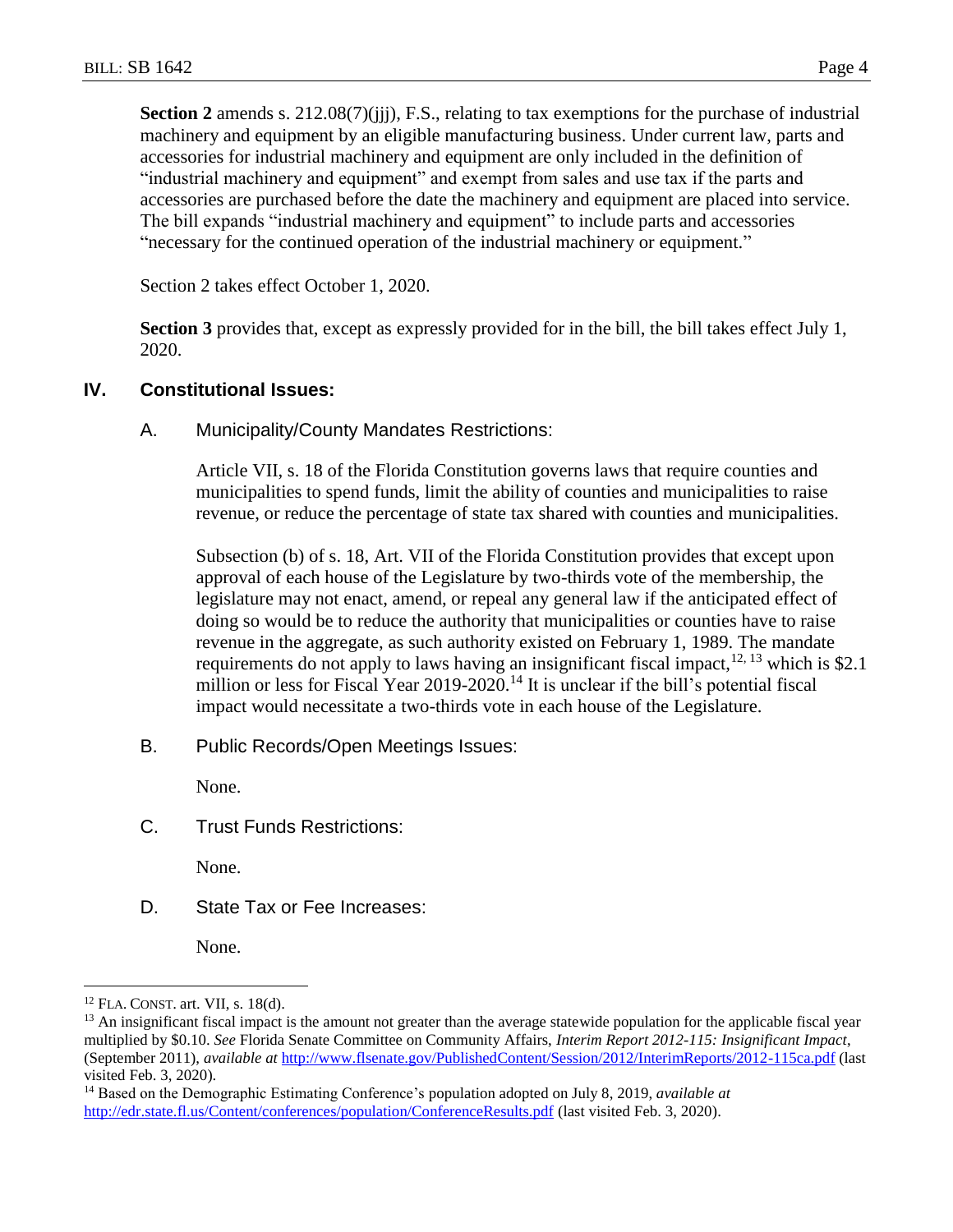## E. Other Constitutional Issues:

None.

## **V. Fiscal Impact Statement:**

A. Tax/Fee Issues:

The Revenue Estimating Conference has not yet met regarding the bill.

## B. Private Sector Impact:

Purchasers of aircraft equipment used as part of a contract with the DOD or a military branch of a recognized foreign government, nonresident owners of aircraft that enter or remain in Florida to be used as part of a contract with the DOD or a military branch of a recognized foreign government, and eligible manufacturing businesses purchasing parts and accessories necessary for the continued operation of industrial machinery or equipment will realize savings.

## C. Government Sector Impact:

The DOR has indicated that the bill would have no impact on its expenditures.

## **VI. Technical Deficiencies:**

None.

## **VII. Related Issues:**

The bill exempts parts and accessories for industrial machinery and equipment purchased by an eligible manufacturing business from sales tax if the parts and accessories are "*necessary* for the continued operation of the industrial machinery or equipment." The bill does not provide specific criteria that parts and accessories must meet in order to be considered "necessary." Without any such criteria, there could be differing interpretations as to whether particular parts or accessories are eligible for the exemption.

## **VIII. Statutes Affected:**

The bill substantially amends section 212.08 of the Florida Statutes.

## **IX. Additional Information:**

A. Committee Substitute – Statement of Changes: (Summarizing differences between the Committee Substitute and the prior version of the bill.)

None.

B. Amendments:

None.